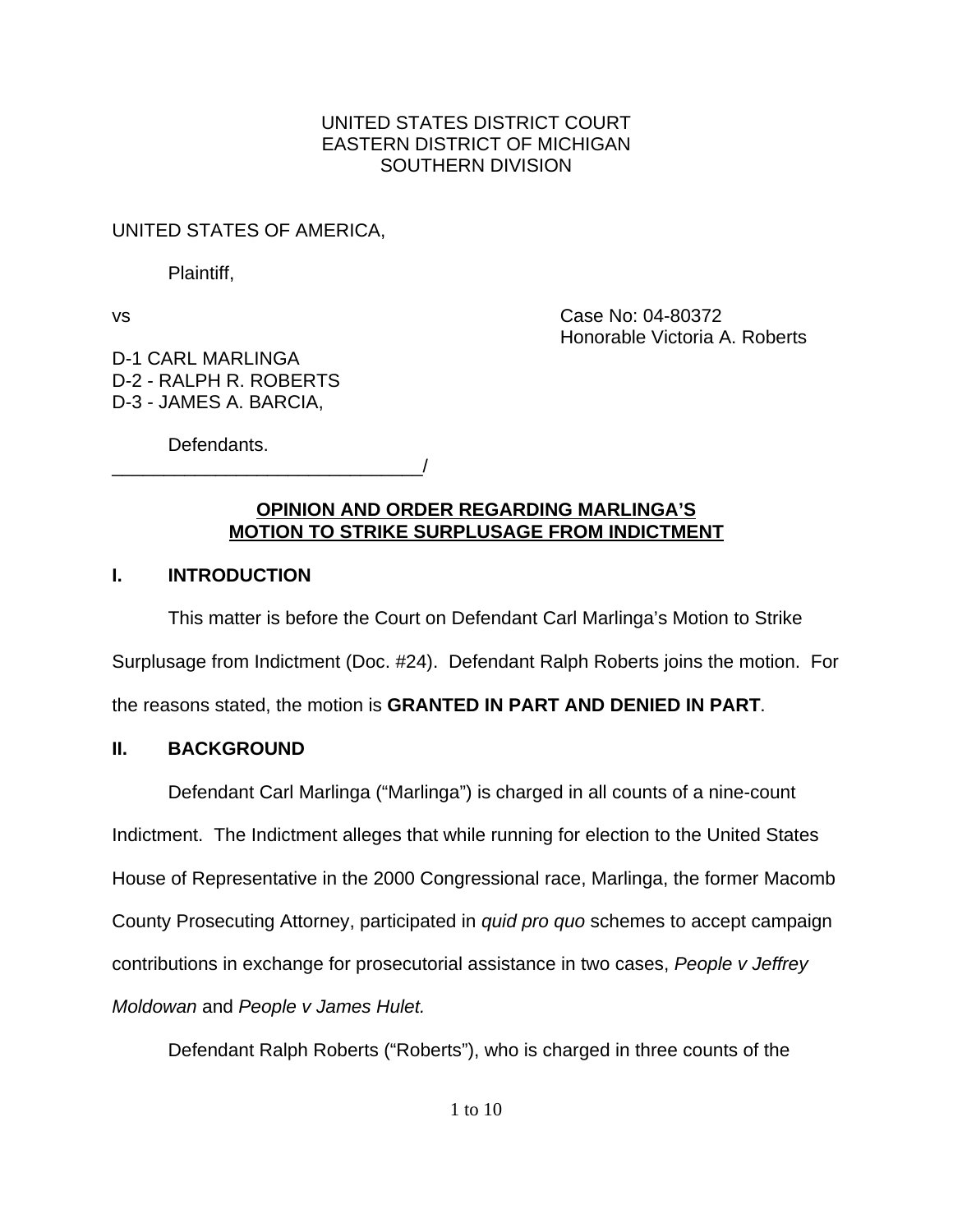Indictment (Counts One, Two and Seven), allegedly made campaign contributions to Marlinga in exchange for Marlinga's assistance in persuading the Michigan Supreme Court to grant Jeffrey Moldowan a new trial. Defendant James Barcia ("Barcia"), who is charged in two counts (Counts Five and Eight), allegedly acted as a conduit between Marlinga and James Hulet's attorney to funnel illegal contributions from Hulet's attorney to Marlinga. $<sup>1</sup>$ </sup>

Marlinga requests that the Court strike surplusage from the Indictment. He contends that the 34-page Indictment includes improper argument regarding the Government's theory of the case and suggests the commission of offenses that were not charged. Marlinga says the challenged portions of the Indictment are not necessary to the definition and allegation of the offenses charged and, therefore, they are surplusage.

#### **III. APPLICABLE LAW AND ANALYSIS**

Federal Rules of Criminal Procedure (FRCrP) 7(c)(1) provides that an indictment "must be a plain, concise, and definite written statement of the essential facts constituting the offense charged. . . ." On motion of the defendant, under FRCrP 7(d), the Court may strike surplusage from an indictment. A FRCrP 7(d) motion "is properly invoked when an indictment contains nonessential allegations that could prejudicially impress the jurors." United States v Kemper, 503 F.2d 327, 329 (6<sup>th</sup> Cir. 1974). Whether to grant such a motion is within the sound discretion of the trial court, but is only proper when the words stricken are not essential to the charge. *Id*.

<sup>&</sup>lt;sup>1</sup>A more complete summary of the allegations in the Indictment can be found in the Court's Orders entered on February 28, 2005.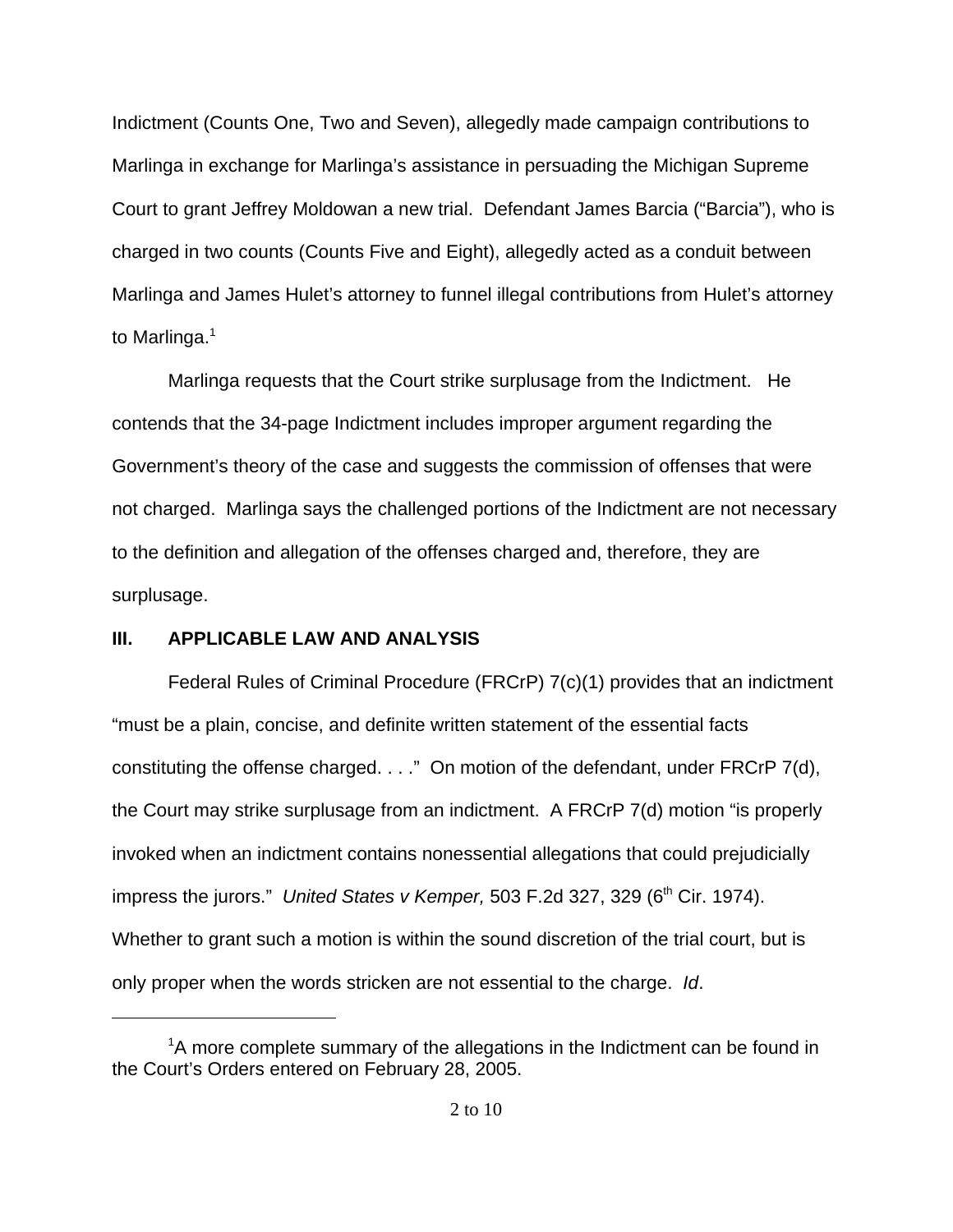A court need not consider whether language the defendant seeks to strike is prejudicial when it is relevant information that the government plans to prove at trial. Quoting *United States v Climatemp, Inc.,* 482 F.Supp. 376, 391 (N.D. Ill. 1979), the Sixth Circuit has held that "if the language in the indictment is information which the government hopes to properly prove at trial, it cannot be considered surplusage no matter how prejudicial it may be (provided, of course, it is legally relevant)." *United States v Thomas,* 875 F.2d 559, 562 n.2 (1989), *cert. den.,* 493 U.S. 867 (1989); *United States v Moss, 9 F.3d 543, 550 (6<sup>th</sup> Cir. 1993).* The *Climatemp* court noted that the Advisory Committee note to FRCrP 7(d) describes surplusage as language that is immaterial and prejudicial. 482 F.Supp. at 391. The court further stated that "[t]he inclusion of clearly unnecessary language in an indictment that could serve only to inflame the jury, confuse the issues, and blur the elements necessary for conviction under the separate counts involved surely can be prejudicial." However, as indicated, the *Climatemp* court held that language in the indictment that the government hopes to prove, and which is relevant, is not surplusage even if prejudicial.

Marlinga requests that the Court strike as surplusage a portion of paragraph 1, and all of paragraphs 2 and 10 through 47 of the Indictment. In paragraph 1, he proposes that the Court omit language that he had a duty as a county prosecutor to "make all prosecutorial decisions based solely on the public good, and to render only fair and honest services, untainted by considerations of personal benefit or gain, or by conflicts of interest." The proposed omitted language in Paragraph 2 refers to Marlinga's candidacy from 1999 through May 7, 2000 for Justice of the Michigan Supreme Court, and the fact that he dropped out of the race prior to the date of the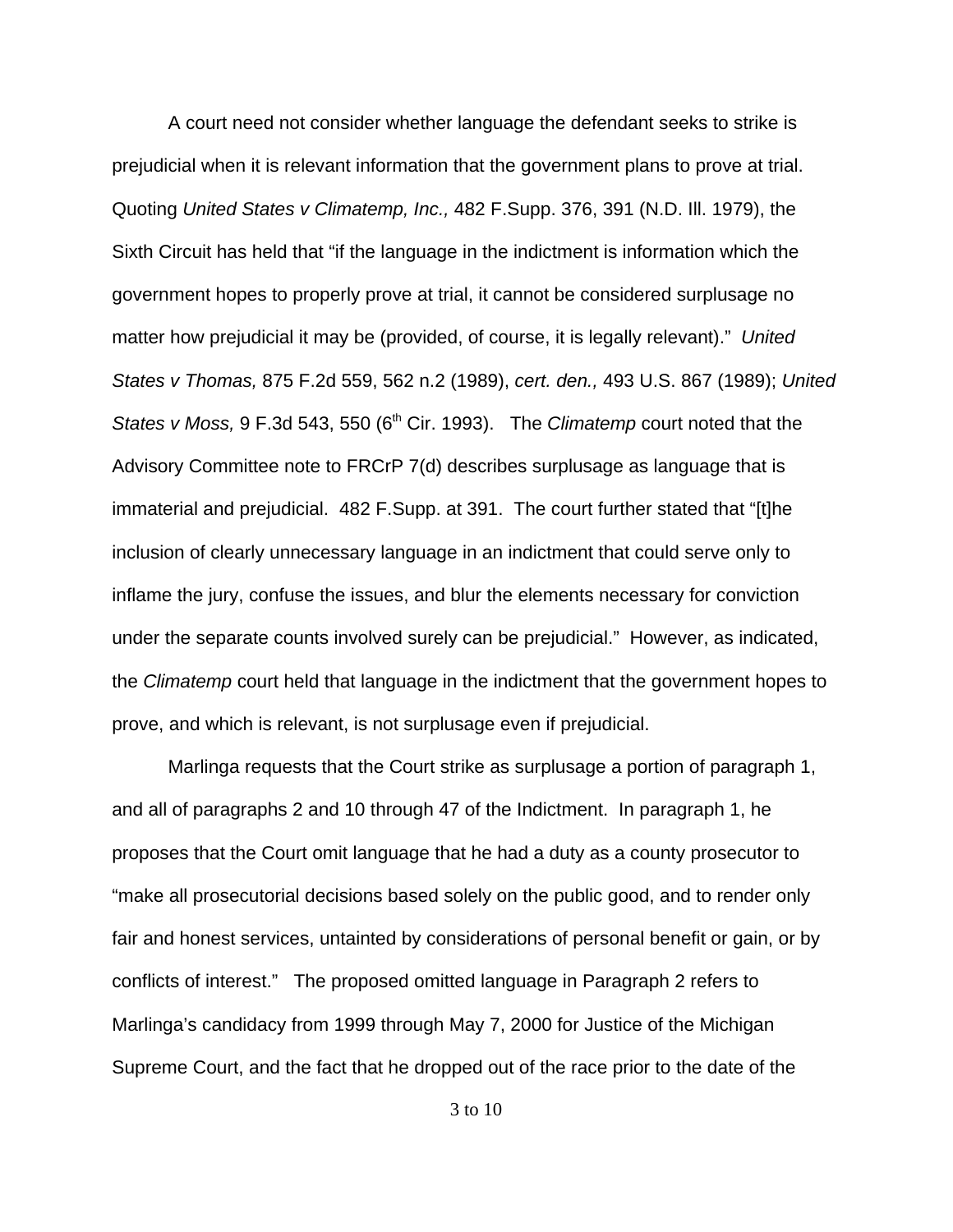election and sought reelection as county prosecutor. Paragraphs 10 through 47 set forth, in great detail, the alleged acts of Marlinga and other named and unnamed parties that give rise to the charges.

As a preliminary matter, the Court notes that Marlinga only made specific argument with respect to 2 of the 39 paragraphs that he wants redacted in whole or in part. He makes only a general assertion that the allegations in paragraphs 10 through 47 are argumentative, may prove confusing to the jury with regard to what must be proven, and that they are prejudicial to the extent they suggest that he engaged in uncharged misconduct. Marlinga does make specific objections to paragraphs 12 and 25, and concludes by generally asking the Court to eliminate additional paragraphs which include "unnecessary argument, insinuation, and inferential leaps which are no [sic] part of the elements of the charges against him, but which are an inextricable part of all of the nonessential allegations of the indictment - *i.e.,* everything except the charging language itself[.]" Def. br. at 7.

As Marlinga notes, the allegations in the Indictment are detailed and complex. Consequently, the Court cannot analyze the paragraphs that he wants omitted in one broad sweep. In fact, that such a course of action would be improper is made apparent by the fact that Marlinga only made specific objections to *portions* of paragraphs 12 and 25. Presumably, he concedes that the balance of the paragraphs do not contain objectionable language.

In order to perform a proper analysis, the Court must consider each paragraph at issue to determine whether all or a portion of the language is essential, relevant and prejudicial. *Kemper,* 503 F.2d at 329.However, because Marlinga failed to make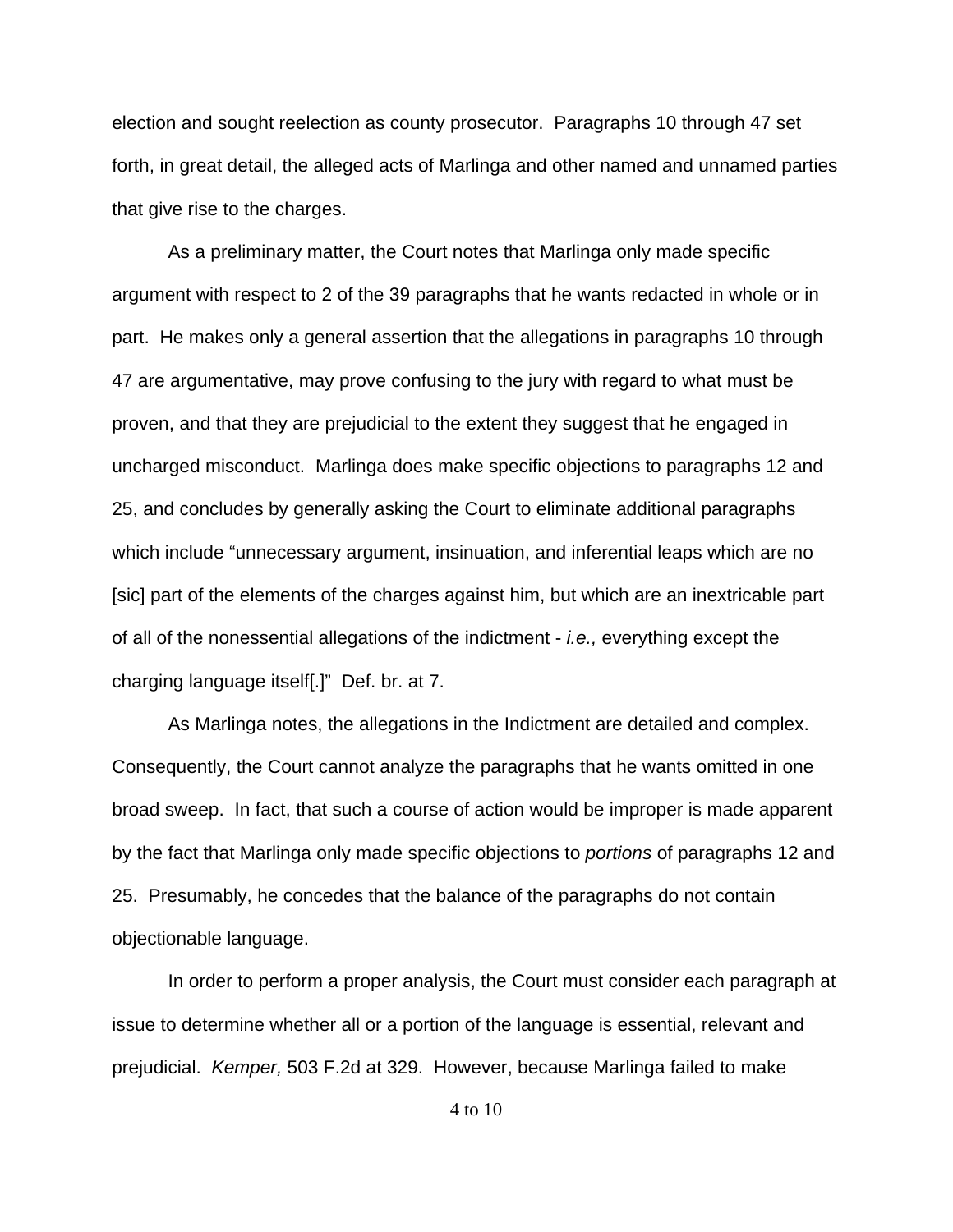specific objections to each paragraph, the Court can only guess about the specific basis for each proposed omission, and whether the objection encompasses all or just a portion of each paragraph. The Court is not obligated or inclined to engage in such speculation. Therefore, the Court will only consider the specific objections raised with regard to paragraphs 12 and 25.

# **A. Paragraph 12**

Marlinga objects to the last two sentences of paragraph 12, which follow quoted portions of taped conversations between Marlinga and Roberts:

> In the conversation quoted above, Defendants Marlinga and Roberts also discussed Defendant Marlinga's withdrawal from the race for Michigan Supreme Court, and his effort to seek reelection as Macomb County Prosecutor. (See Paragraph Two). Defendant Roberts offered to help Defendant Marlinga in his race for reelection; Defendant Marlinga thanked him.

Marlinga argues that this language implies that Roberts offered assistance in connection with campaigns other than the 2000 Congressional race as an inducement to secure Marlinga's assistance in the *Moldowan* matter, and that Marlinga may have agreed with his "thanks." The Government responds by arguing that the taped conversation is relevant because Marlinga and Roberts discuss *Moldowan* (for the first time). Therefore, it intends to introduce the tape at trial. The Government further contends that the fact that Roberts offered assistance with Marlinga's reelection, immediately prior to shifting the conversation to a request for Marlinga's assistance with *Moldowan*, is relevant to whether a *quid pro quo* was reached (presumably, regarding *Moldowan*) at a later time.

The Court grants Defendant's motion to strike the Paragraph 12 challenged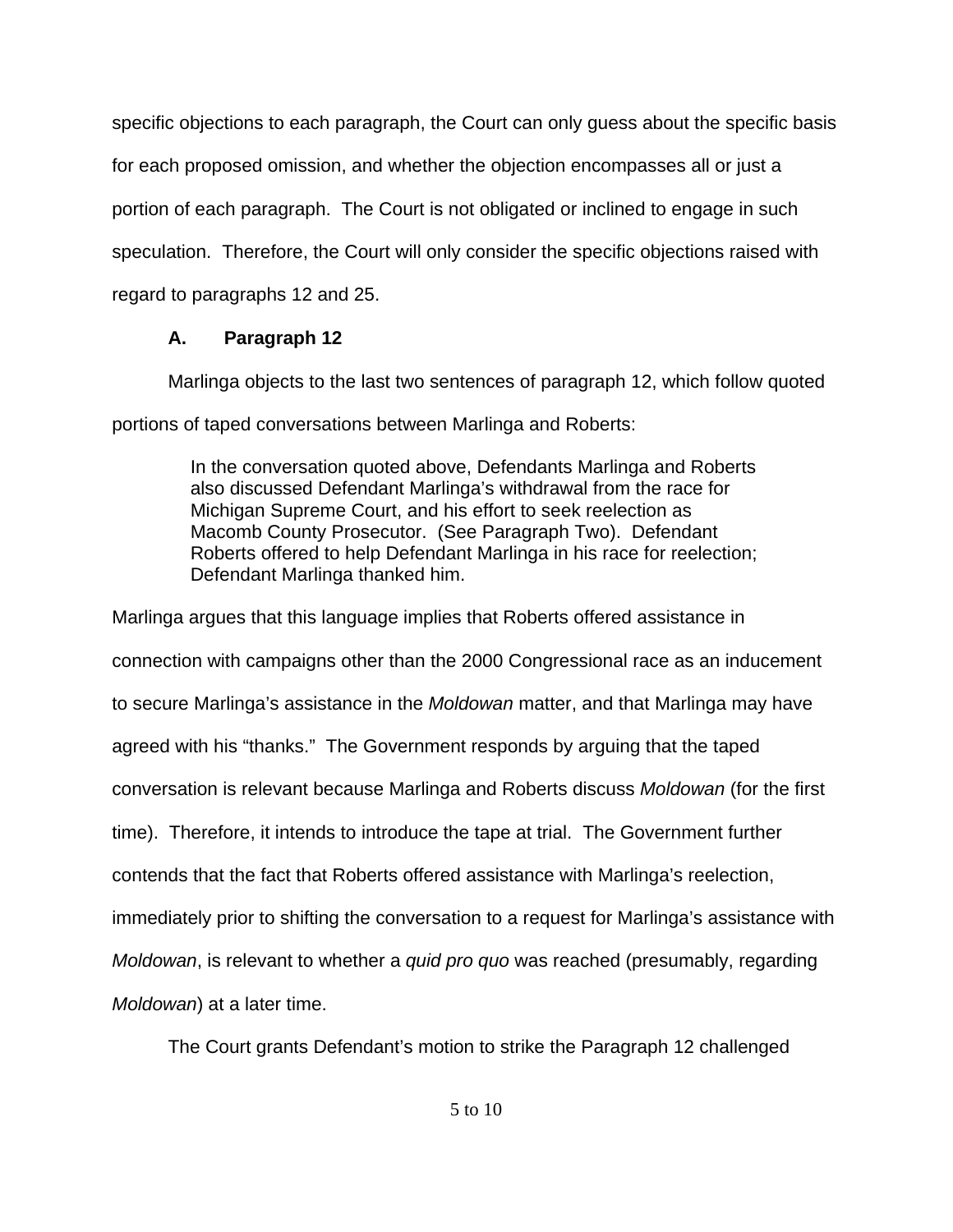language. The proposed redacted language refers to Marlinga's plans to seek reelection as the Macomb County Prosecuting Attorney. Neither Marlinga nor Roberts is alleged to have engaged in any improprieties with regard to that campaign. The Government does not claim that it is an essential allegation, and there is no connection to any of the allegations or charges in the Indictment. And, as the Indictment only alleges that Marlinga accepted contributions from Roberts for his congressional race in exchange for assistance with *Moldowan,* the Government has not persuasively shown that Roberts' presumably lawful offer of assistance with a different campaign is relevant to whether a *quid pro quo* was reached in the *Moldowan* matter.

The Government states that it intends to introduce the taped conversation at trial. Under *Thomas*, the Government asserts that its stated intention precludes the Court from striking the Government's allegation from the Indictment. The Government is wrong. *Thomas* only insulates *relevant* allegations that the Government intends to prove at trial from a motion to strike. The Government failed to establish the relevance of the challenged language. Furthermore, in light of the fact that the Government's primary contention is that Marlinga accepted bribes from Roberts in an effort to seek election to Congress, jurors could infer from the challenged language that Marlinga and Roberts had similar intentions with regard to Marlinga's bid to be reelected as the Macomb County Prosecutor.

In sum, the Court finds that the portion of paragraph 12 that Defendant Marlinga wants omitted is not essential to the Government's allegations, it is not relevant, and it is potentially prejudicial. Therefore, the last two sentences of paragraph 12 are stricken as surplusage, and that portion of the tape will not be played to the jury at trial.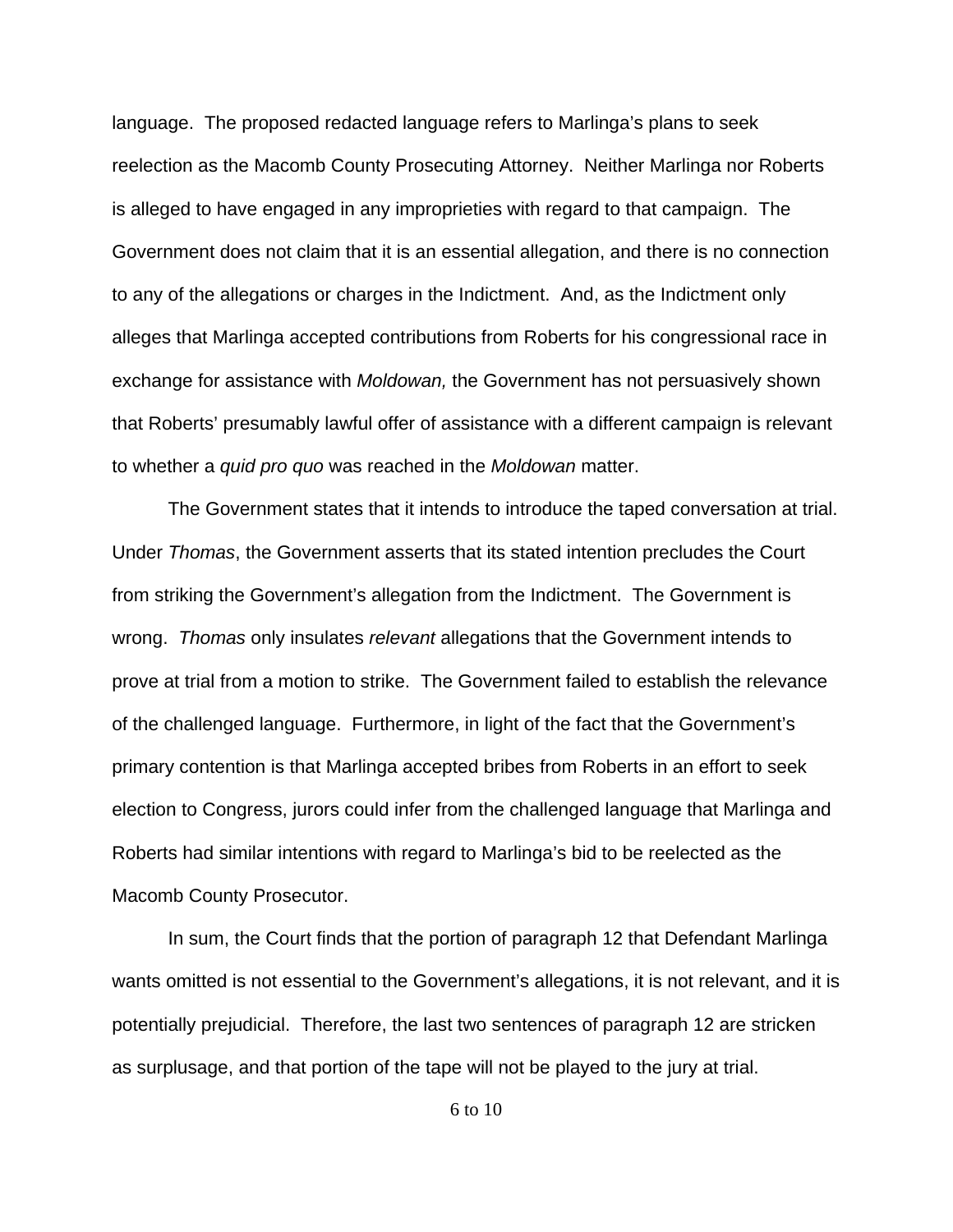### **B. Paragraph 25**

Marlinga objects to the last sentence of paragraph 25. Preceding the last sentence, the Government quotes a taped conversation between Marlinga and Roberts regarding media reports suggesting a *quid pro quo* between them. Marlinga is quoted as advising Roberts on how to respond to inquiries -- telling Roberts to say that he (Roberts) never asked Marlinga to do anything, but that they had conversations about the case:

> Look it, just say the same thing, that you ju-- just said to me, th th that basically, ah, you never asked me to, you know, do anything, uhm, that, uh, we did have conversations about the case in which you though that he was innocent and I thought he was guilty, and uh, you know, ya - we can't do anything other than tell the truth, so just tell the truth.

Indictment at ¶25. Following the quote, the Government alleges that Marlinga's statements to Roberts are false, because Roberts did ask Marlinga to "do something" about the case during their early conversations, and allegedly Marlinga expressed a willingness to do so. Immediately following these allegations, in the final sentence, the Government alleges that Marlinga's statement "constituted an attempt to cause Defendant Roberts to falsely tailor his public statements to fit with Marlinga's public statements." *Id*. Marlinga argues that the allegation in the final sentence implies a coverup and obstruction of justice, neither of which is charged.

The Government responds by arguing that paragraph 25 illuminates a false exculpatory statement by Marlinga, which is admissible as evidence of consciousness of guilt. If Marlinga's statement to Roberts were not included in the Indictment, the Government says Marlinga might argue that it was inadmissible at trial because he was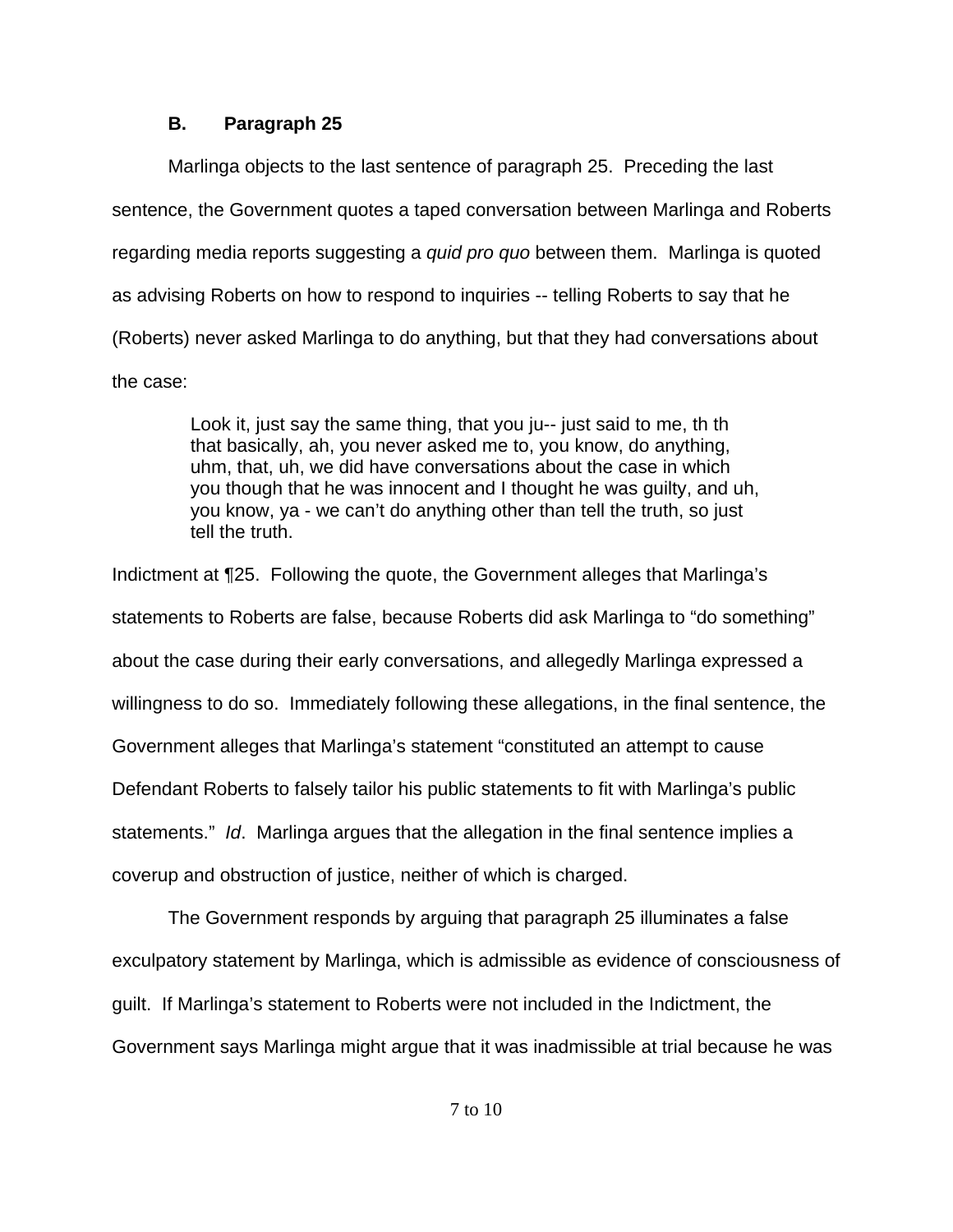surprised by its introduction. And, because the Government intends to introduce the statement at trial, under *Thomas,* the Government contends that it is relevant and may not be stricken.

First, in its response the Government only defends its inclusion of Marlinga's actual statement in the Indictment. However, Marlinga does not object to the inclusion of the actual statement.<sup>2</sup> Marlinga also does not object to the Government's allegation at the conclusion of the quote that the statement was false in several respects. Rather, Marlinga's claim is that the Government's commentary in the final sentence regarding what is to be inferred from his statement suggests that he instigated an uncharged coverup and obstruction of justice. Therefore, the Government's contention that Marlinga's statement is a false exculpatory statement is not responsive to Marlinga's claim.

Second, the Government is mistaken in its assertion that, under *Thomas*, the challenged language is relevant and may not be stricken *because* the Government intends to introduce the tape containing the conversation at trial. As stated, the relevancy of the challenged language must be shown *before Thomas* applies. In this case, relevance depends, at least in part, on the extent to which the Government's statement is essential to the allegations. The Government makes no claim, and it does not appear, that the final sentence of paragraph 25 is essential to any of the allegations in the Indictment. Thus, the Government failed to show that its theory regarding what

 $2$ Marlinga does object to admission of the statement by implication, by omitting it from the redacted copy. But, for the reasons stated, the Court disregards any objections that were not expressly and specifically made.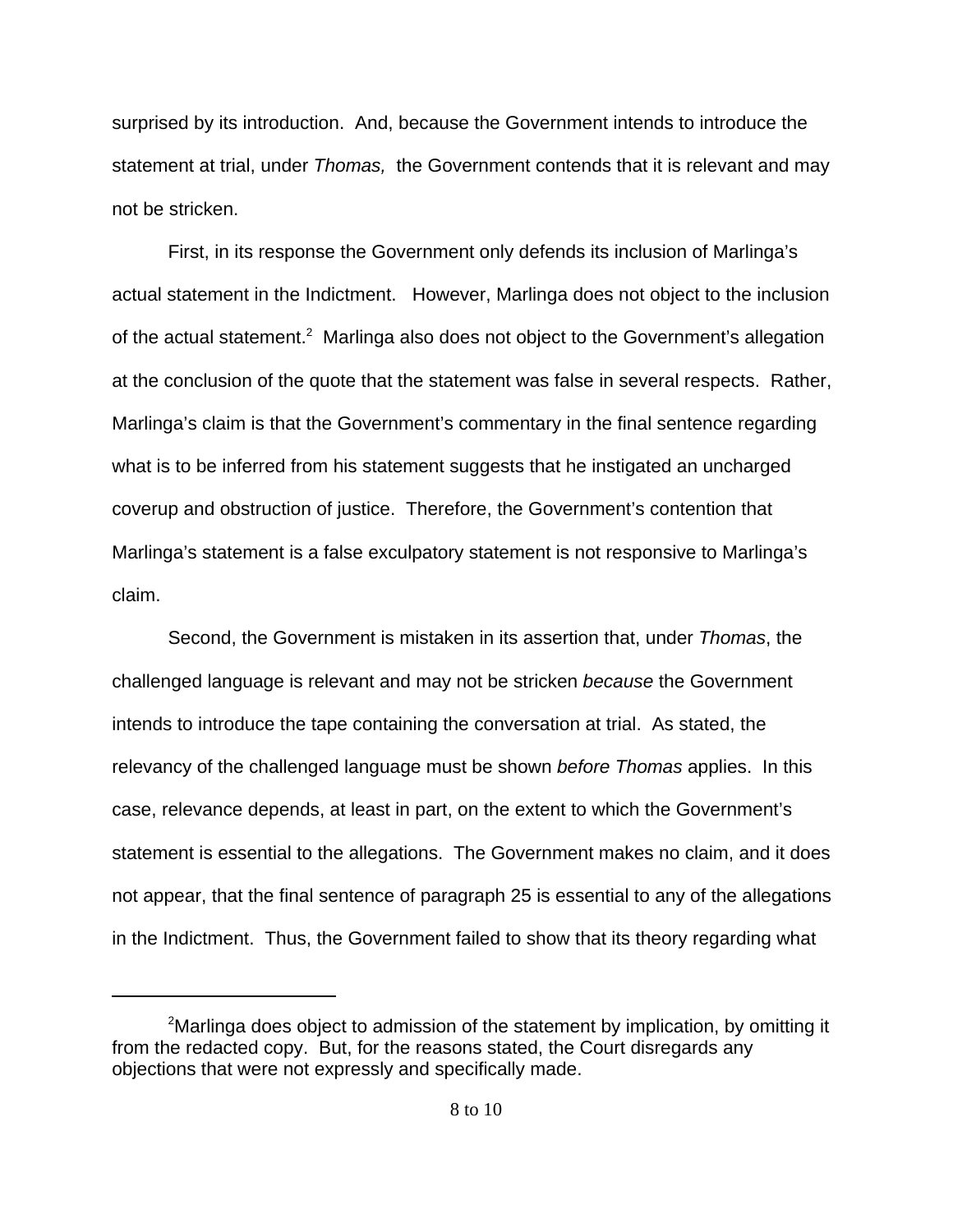should be inferred from Marlinga's statement is relevant, and *Thomas* does not apply.

Third, the Court finds that the challenged language is prejudicial. Immediately preceding the final sentence of paragraph 25, the Government alleges that Marlinga instructed Roberts to make false representations about their prior discussions. These allegations adequately convey the Government's contention that Marlinga made false exculpatory statements. The Government's further characterization of Marlinga's statements as "an attempt to cause Defendant Roberts to falsely tailor his public statements to fit with Marlinga's public statements," serves no apparent purpose except to preview the Government's intended argument at trial, and it may lead jurors to improperly infer that Marlinga engaged in uncharged offenses, *i.e.,* a coverup and obstruction of justice, to conceal the alleged *quid pro quo*. *See United States v Hubbard*, 474 F.Supp. 64, 82 (D.D.C. 1979)(striking phrases that might lead the jury to infer accusations of crimes beyond those actually charged); *United States v Zabawa,* 39 F.3d 279, 285 (10<sup>th</sup> Cir. 1994)(not an abuse of discretion for the district court to strike as inflammatory and prejudicial an allegation that there were 6,708 victims, though only 30 were identified in the indictment, since the allegation was not needed to establish the elements of the charged crimes and was not integral to the indictment as a whole).

The statement in Paragraph 25 of the Indictment, "Defendant's statement constituted an attempt to cause Defendant Roberts to falsely tailor his public statements to fit with Marlinga's public statements," will be stricken.

#### **IV. CONCLUSION**

For the reasons stated, Defendants Marlinga and (by joinder) Roberts' Motion to Strike Surplusage from Indictment is **GRANTED IN PART AND DENIED IN PART**.